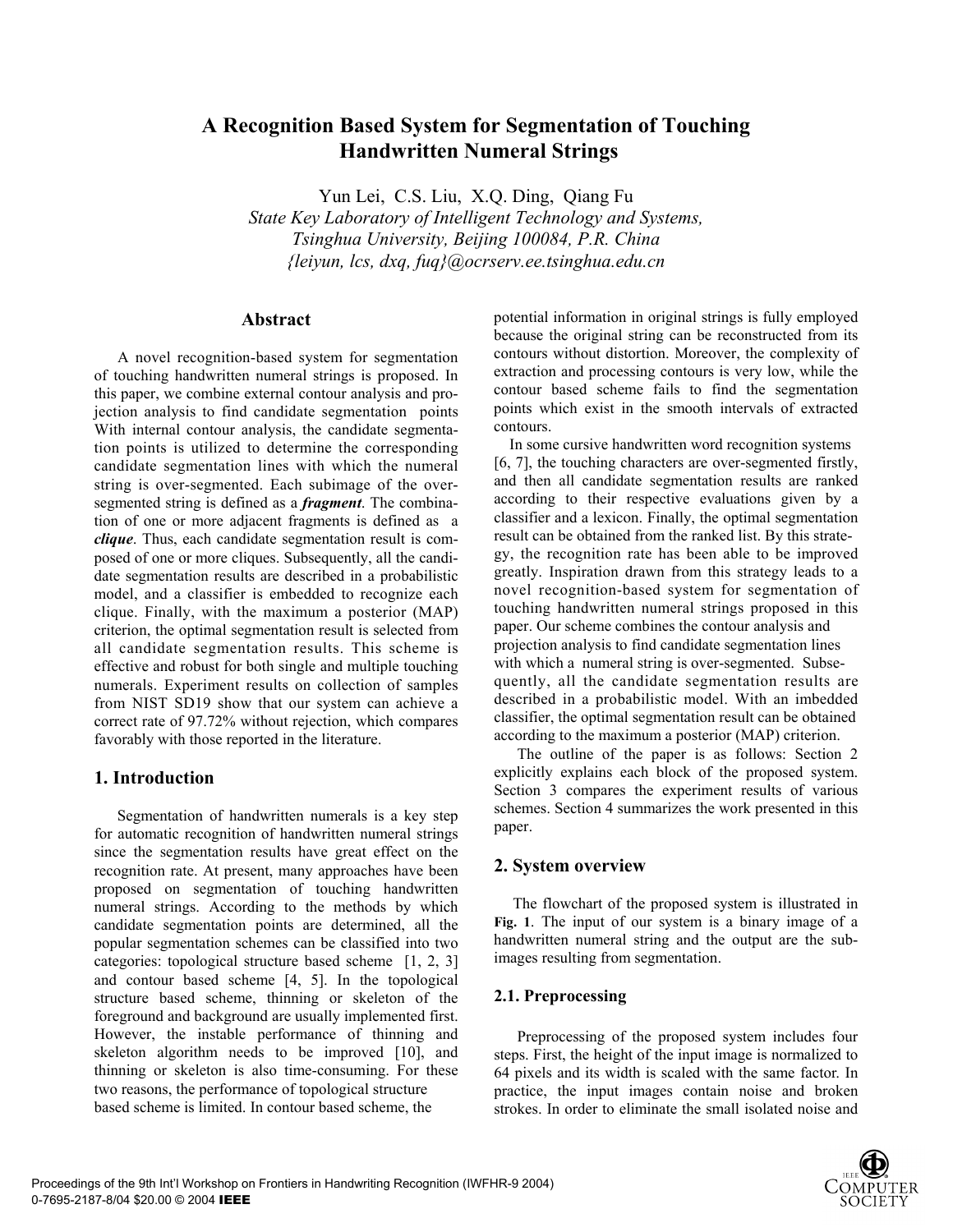

Figure 1. **Flowchart of our segmentation system**

connect the broken strokes, morphological close operation is implemented in the second step of preprocessing. With the methods documented in [8], we manage to estimate the average stroke width, denoted by  $\lambda$ , of the input numeral string in the third step and eliminate some isolated noise further in the fourth step of preprocessing.

### **2.2. Single-digit classifier**

Before segmentation, the preprocessed image is input into a single-digit classifier to judge whether it is a single digit or not. The single-digit classifier employed in our system is the nested-subset classifier [9], which extracts the multi-scale directional element features of input samples and output their corresponding nested-subset Mahalanobis distances.

Let *A* denote the figure set  $\{0,1,2,...,9\}$ , and *I* denote the preprocessed image with height *h* and width *w*. Since the output of the embedded classifier is the distance,  $d(I, W)$ , between *I* and  $W \in A$ , a fuzzy membership function can be used to map  $d(I, W)$  to the posterior possibility  $P(W|I)$  according to (1).

$$
U(I,W) = \begin{cases} e^{-\alpha d(I,W)}, & \alpha d(I,W) < 1 \\ 0, & \alpha d(I,W) \ge 1 \end{cases}
$$
 (1)

If  $\max \{ P(W|I) \simeq U(I,W) \mid W \in A \} \ge \theta$  (2)

then *I* is considered as a single digit. Otherwise, *I* is considered as a numeral string. Where,  $\alpha$  and  $\theta$  are two positive constants and  $0 < \theta < 1$ . If the string only contains a single digit, it will be output directly. Otherwise, it will be sent to the following blocks to be segmented.

### **2.3. Candidate segmentation points**

Usually, touching of adjacent numerals in a string brings about valleys and hills in the string's external

contour and horizontal projection. Thus, contour analysis and projection analysis are combined in this paper to find the candidate segmentation points.

#### **2.3.1. Contour analysis**

Assume the origin of image coordinates is located at the top left point. Let  $I(m, n)$  denote the value of pixel  $(m, n)$ . If  $I(m, n) = 1$ , pixel  $(m, n)$  is a foreground pixel. Otherwise, it is a background pixel.

Before contour analysis, the external and internal contours of a string are extracted. According to the leftmost and rightmost points in the string, the external contour can be divided into two parts: top contour and bottom contour. As shown in **Fig. 2(b)**, the leftmost and rightmost points of the string are marked by " $\Box$ ".



Figure 2. (a) **Touching string** (b) **Contours**

In most cases, segmentation points of a touching string appear in the corners of the top contours' valleys and the bottom contours' hills. Therefore, these kinds of corner points in the external contour are candidate segmentation points. In this paper, the top contour of a touching string is represented by a list of clockwise chain codes  $T = \{(T_x(i), T_y(i)) | 1 \le i \le L_i\}$ , where  $(T_x(i), T_y(i))$  is the *i* th node of  $T$ , and  $L$ , is the length of the top contour. Similarly, the bottom contour is represented by a list of anti-clockwise chain codes  $B = \{(B_x(i), B_y(i)) | 1 \le i \le L_b\}$ , where  $(B_x(i), B_y(i))$  is the *i* th node of *B*, and  $L_b$  is the

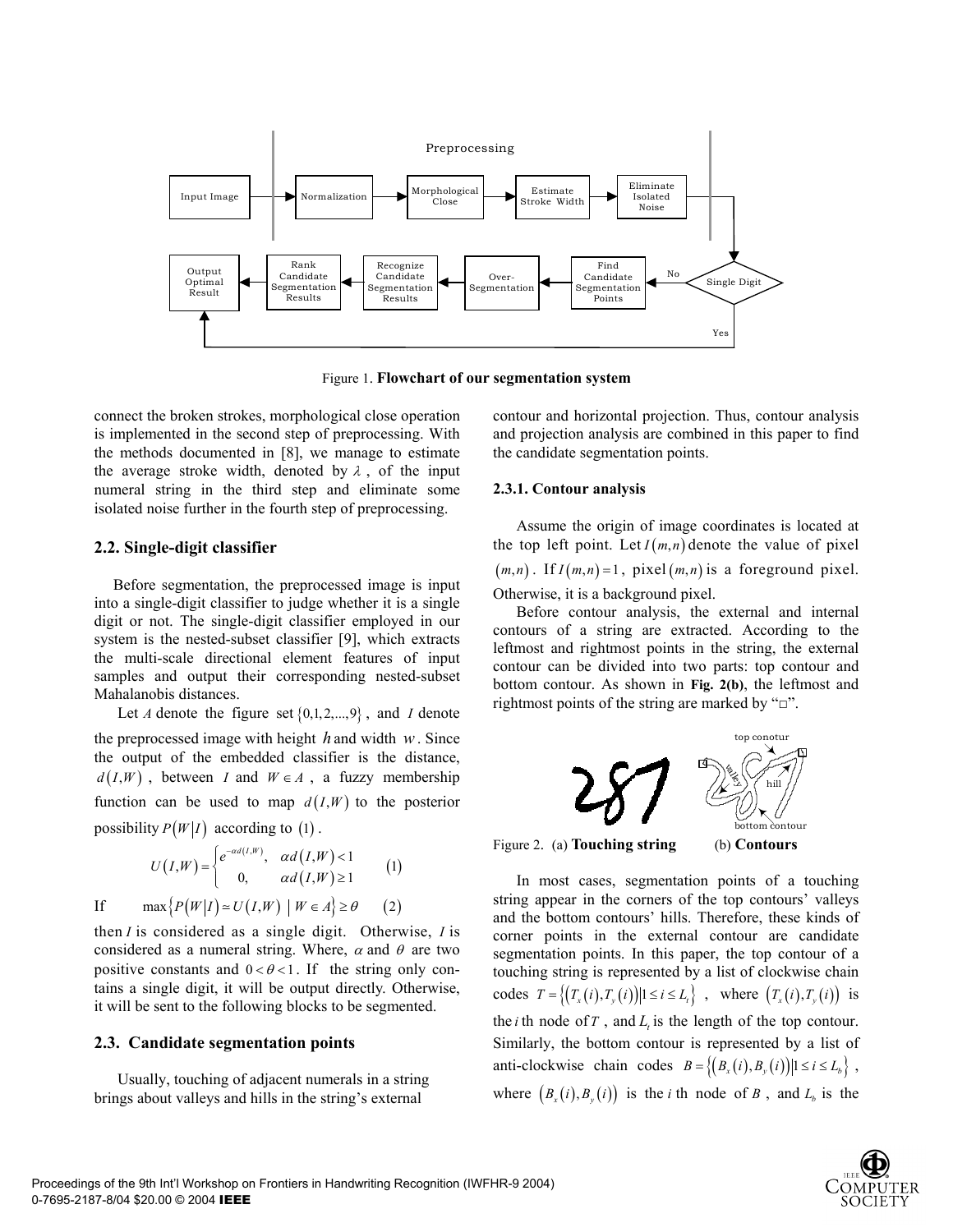length of the bottom contour. The starting nodes of list *T* and list *B* are the leftmost pixel of the given touching string, as illustrated in **Fig. 2(b)**.

Next, in order to eliminate noise, the top and bottom contours are smoothed by the method documented in [7]. With the scheme in [11], all the corner points in the external contour are obtained, as depicted in **Fig. 3(a**).





(a): **Corner points** (b): **Candidate segmentation points from contour analysis**

Let the set of corner points in the top contour be  $TC = \{(TC_x(i), TC_y(i)) | 1 \le i \le n_{tc}\}\,$ , where  $(TC_x(i), TC_y(i))$  is the *i* th node of TC, and  $n_t$  is the number of corner points in*TC* . Likewise, let the set of corner points in the bottom contour be  $BC = \left\{ (BC_x(i), BC_y(i)) | 1 \le i \le n_{bc} \right\}$ , where  $(BC<sub>x</sub>(i), BC<sub>y</sub>(i))$  is the *i* th node of *BC*, and  $n_{bc}$  is the number of corner points in *BC*.  $\forall$  1  $\leq$  *i*  $\leq$  *n<sub>ic</sub>*, let *t<sub>i</sub>* denote the index of pixel $\left(TC_x(i), TC_y(i)\right) \in TC$  stored in list *T*. If  $(TC<sub>x</sub>(i), TC<sub>y</sub>(i))$  is located in the valley of the top contour, it must satisfy

$$
TC_{y}(i) = \max\left\{T_{y}(j)|t_{i} - \lambda \leq j \leq t_{i} + \lambda\right\}
$$
 (3)

where  $\lambda$  is the estimated stroke width. Similarly,  $\forall 1 \leq i \leq n_{bc}$ , let *b<sub>i</sub>* denote the index of pixel  $(BC_x(i), BC_y(i)) \in BC$  stored in list *B*. If  $(BC_x(i), BC_y(i))$ is located in the hill of the bottom contour, it must satisfy  $BC_v(i) = \min \{ B_v(j) | b_i - \lambda \le j \le b_i + \lambda \}$ 

For a string with stroke width larger than a single pixel, the nearest pixel under a segmentation point in the top contour must belong to foreground, and the nearest pixel above a segmentation point in the bottom contour also must belong to foreground. Therefore,  $\forall$  1  $\leq i \leq n_{tc}$ , if  $(TC<sub>x</sub>(i), TC<sub>y</sub>(i)) \in TC$  is a candidate segmentation point, it must satisfy

 $I\big(TC_{\rm x}(i),TC_{\rm y}(i)+1\big)=1$  (5)

 $\forall 1 \leq i \leq n_{bc}$ , if  $(BC_x(i), BC_y(i)) \in BC$  is a candidate

segmentation point, it must satisfy

$$
I\big(BC_x(i), BC_y(i)-1\big)=1\tag{6}
$$

Thus, according to  $(3) \sim (6)$ , all corner points which are not candidate segmentation points can be deleted from *TC* and *BC* . After deleting, all the remaining corner points are candidate segmentation points, as shown in **Fig. 3(b)**. Let all the remained corner points in *TC* denoted by  $TS = \{(TS_x(i), TS_y(i)) | 1 \le i \le n_i\}$ , where  $(TS_x(i), TS_y(i))$  is the *i* th candidate segmentation point in  $TS$ , and  $n<sub>i</sub>$  is the number of points in *TS* . Let all the remained corner points in *BC* denoted by  $BS = \{(BS_x(i), BS_y(i)) | 1 \le i \le n_b\}$ , where  $(BS<sub>x</sub>(i), BS<sub>y</sub>(i))$  is the *i* th candidate segmentation point, and  $n<sub>b</sub>$  is the number of points in *BS*. The contour-based scheme can find all possible candidate segmentation points in most cases. However, it fails to find the segmentation points which exist in the smooth intervals of extracted contours. For example, in **Fig. 3(a)**, the contour between "8" and "7" goes smoothly, so the contour-based analysis fails to find the segmentation points between "8" and "7". To solve this problem, an adaptive projection analysis is proposed in this paper.

# **2.3.2. Projection analysis**

Let  $P(x)$  be the horizontal projection of *I*, where  $1 \leq j \leq w$  and *w* is the width of *I*. With the estimated average stroke width  $\lambda$ , an adaptive projection-based algorithm is stated as follows:

**Step 1:** Let  $j \leftarrow 0, k_t \leftarrow 0, k_b \leftarrow 0$ .

**Step 2:** Let  $j \leftarrow j+1$ . If  $\lambda \leq j \leq w-\lambda$ , then go to **Step 3**. Otherwise, exit.

**Step 3:** If  $(P_x(j) < 2\lambda) \cap ((P_x(j-1) \geq 2\lambda) \cup (P_x(j+1) \geq 2\lambda))$ ,

then go to **Step 4**. Otherwise, go to **Step 2**.

**Step 4:**  $k_i \leftarrow \arg \max_{1 \le i \le L_i} \{T_y(i) | T_x(i) = j \},$ 

$$
k_b \leftarrow \arg\min_{1 \le i \le L_b} \left\{ B_y(i) \middle| B_x(i) = j \right\}.
$$

**Step 5:** since  $\forall$  1  $\leq$  *i*  $\leq$  *n<sub>ic</sub>*, *t<sub>i</sub>* denote the index of pixel

 $(TS<sub>x</sub>(i), TS<sub>y</sub>(i)) \in TS$  stored in list T, let

$$
k_t^1 = \arg\min_{t_i} \{|t_i - k_i|\} . \text{ If } |k_t^1 - k_i| > 2\lambda \text{ , then add }
$$

pixel  $(T_{r}(k_{t}), T_{r}(k_{t}))$  into *TS*, and  $n_{t} \leftarrow n_{t} + 1$ 

Step 6: since 
$$
\forall 1 \le i \le n_{bc}
$$
,  $b_i$  denote the index of pixel  
\n $(BC_x(i), BC_y(i)) \in BC$  stored in list *B*, then let  
\n $k_b^1 = \arg\min_b \{|b_i - k_b|\}$ . If  $|k_b^1 - k_b| > 2\lambda$ , then add  
\npixel $(B_x(k_b), B_y(k_b))$  into *BS*, and  $n_b \leftarrow n_b + 1$ .

**Step 7:** Go to **Step 2**.

# **2.4. Candidate segmentation lines**

For determining a segmentation line *l* , its two endpoints should be found firstly. If the straight line connecting the coupled end-points does not intersect any internal contour in image *I* , then *l* is the straight line.

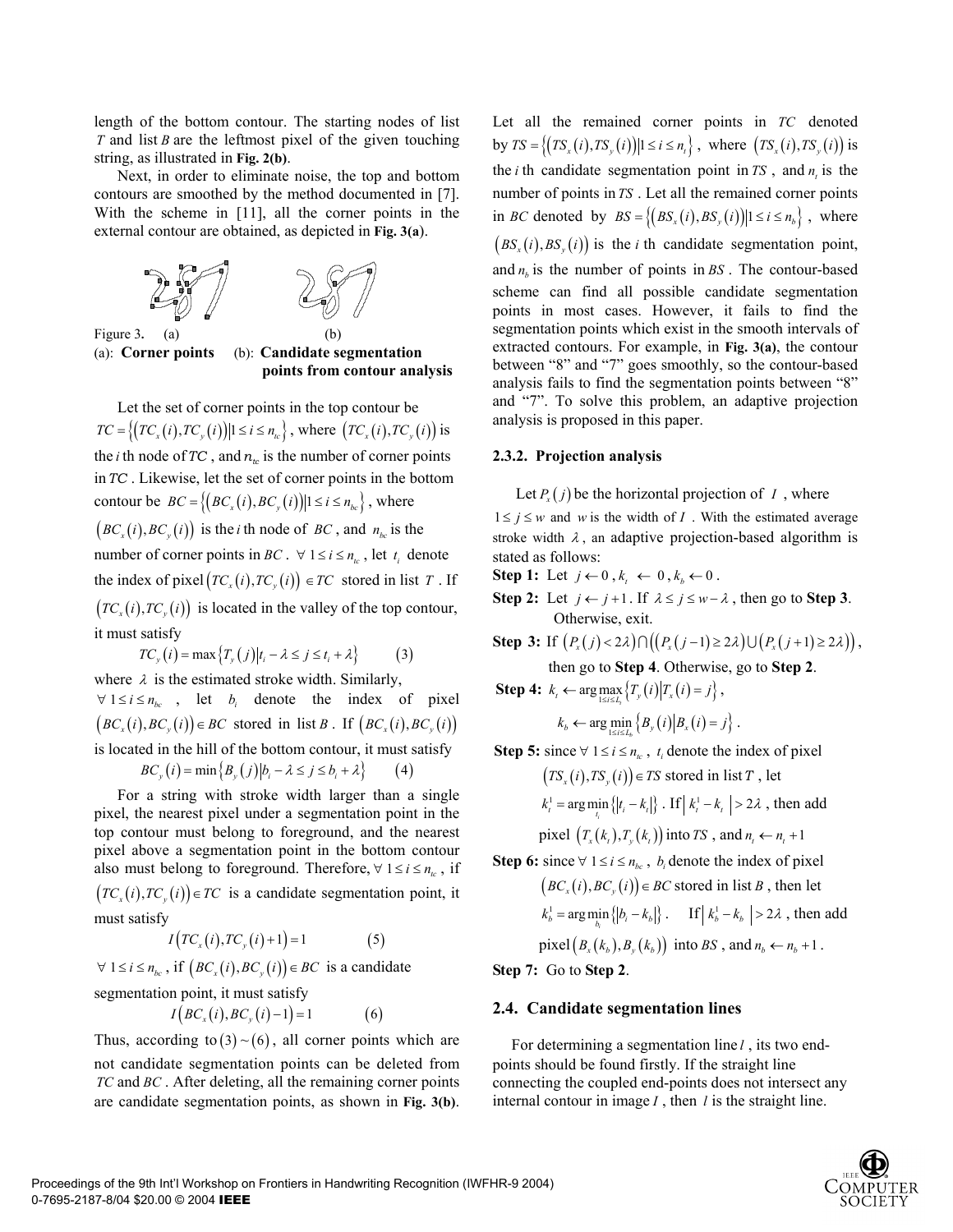Otherwise, *l* is a piecewise line. The method with which *l* is determined will be stated in details in the latter part of this section. The approach to finding coupled end-points of a candidate segmentation line is as follows:  $\forall$  1  $\le i \le n$ , the corresponding end-point of the segmentation line determined by the candidate segmentation point  $(TS<sub>x</sub>(i), TS<sub>y</sub>(i)) \in TS$  is located in the bottom contour. Let  $c_t = \arg \min_j \{ B_y(j) | B_x(j) = TS_x(i) \}, \text{ where } (B_x(j), B_y(j)) \in$ *B*,  $1 \le j \le L_h$ . Then  $(B_r(k_t), B_r(k_t))$  is considered as the coupled end-point of  $(TS_x(i), TS_y(i))$ , where

$$
k_{t} = \arg\min_{|j-c_{t}| \leq 4\lambda} \left\{ \left[ TS_{x}(i) - B_{x}(j) \right]^{2} + \left[ TS_{y}(i) - B_{y}(j) \right]^{2} \right\} (7)
$$

So, add point $(B_r(k_i), B_r(k_i))$  into *BS* . Likewise,  $\forall$  1  $\leq$  *i*  $\leq$  *n<sub>h</sub>*, the corresponding end-point of the segmentation line determined by  $(BS_x(i), BS_y(i)) \in BS$  is located in the top contour.

Let  $c_b = \arg \max_j \{ T_y(j) | T_x(j) = BS_x(i) \}$ , where  $(T_x(j), T_y(j)) \in T$  and  $1 \le j \le L_t$ . Then  $(T_x(k_h), T_y(k_h))$  is considered as the coupled end-point of  $(BS_x(i), BS_y(i))$ , where

 $k_b = \arg \min_{|j - c_b| \le 4\lambda} \left\{ \left[ BS_x(i) - T_x(j) \right]^2 + \left[ BS_y(i) - T_y(j) \right]^2 \right\}$  (8) *b* So, add point  $(T_{\rm r}(k_{\rm h}), T_{\rm r}(k_{\rm h}))$  into *TS* . Sort all the points among *TS* , in ascending order, according to their corresponding indexes in list *T*, and let  $S_i = \{(x_i, y_i) | 1 \le i \le n\}$ represent the sorted result of *TS* . Similarly, sort all the points in *BS* , in ascending order, according to their indexes in list *B*, and let  $S_b = \{(u_i, v_i) | 1 \le i \le n_b\}$  represent the sorted result of *BS* . Obviously,  $n_t$  is equal to  $n_b$ .

Therefore,  $\forall$  1  $\leq$  *i*  $\leq$  *n<sub>i</sub>*,  $(x_i, y_i) \in S$ , and  $(u_i, v_i) \in S$ , are the coupled end-points of the *i* th candidate segmentation line.

Let  $Q_i = (x_i, y_i) \in S$ , and  $Q_i = (u_i, v_i) \in S$ , where  $1 \le i \le M$  $n = n_0 = n_h$ . If line segment *Q,Q<sub>i</sub>* does not intersect any internal contour in *I* , then the *i* th candidate segmentation line is  $Q_i Q_i$ . Otherwise, let  $C_i$  represent the set composed of all corner points in the internal contours that intersect  $Q_{i}Q_{i}$ . Let  $C_i^1$  represent the corner point, among  $C_i$ , which is nearest to  $Q_i$ , and  $C_i^2$  represent the corner point, among  $C_i$ , which is nearest to  $Q_i$ . Then the *i* th candidate segmentation line is the piecewise line composed of  $\overline{Q_i C_i^1}$ ,  $\overline{C_i^1 C_i^2}$  and  $C_i^2 Q_i$ .

According to the positions of all candidate segmenta-

tion lines, they can be denoted by  $l_1, l_2, ..., l_M$  in left-to-right order, and let  $L_0 = \{l_1, l_2, ..., l_M\}$ .  $\forall$  1 ≤ *i* ≤ *M* − 1, let  $t^{(i)}$  be the index of  $(x_i, y_i)$  in list *T*, where  $(x_i, y_i) \in S$ , is the upper end-point of  $l_i$ . Let  $b^{(i)}$  be the index of  $(u_i, v_i)$  in list *B*, where  $(u_i, v_i) \in S_b$  is the lower end-point of  $l_i$ . If  $|t^{(i)} - t^{(i+1)}|$  $\leq 2\lambda$  and  $|b^{(i)} - b^{(i+1)}| \leq 2\lambda$ , then the longer line of  $l_i$  and  $l_{i+1}$ is deleted from  $L_0$ . **Fig. 4** shows all candidate segmentation lines of the numeral string in **Fig.2(a)**.



Figure 4. **Candidate segmentation lines**

#### **2.5. Optimal segmentation result**

Assume image *I* describes a numeral string *Z* which is composed of *N* digits  $Z_1, Z_2, ..., Z_N$ , where *N* and  $Z_1, Z_2, ..., Z_N$ are random variables. Assume *I* is segmented into *N* subimages,  $H_1, H_2, ..., H_N$  by method *L*, where *L* is the set of some segmentation lines. In our recognition-based scheme, the segmentation result with the maximum recognition probability is considered as the optimal segmentation result. According to MAP criterion, the optimal segmentation method *L* satisfies

$$
\widetilde{L} = \arg \max_{L} \left\{ \max_{Z} \left[ P(Z, L | I) \right] \right\} \tag{9}
$$

Since  $P(Z, L|I) = P(Z|L, I) P(L|I)$ , we have

$$
\hat{L} = \arg \max_{L} \left\{ \max_{Z} \left[ P(Z|L, I) P(L|I) \right] \right\} \tag{10}
$$

Assume that  $L = \{ l^{(1)}, l^{(2)}, ..., l^{(N-1)} \}$  contains *N* −1 lines, then

$$
P(L|I) = P(N, I^{(1)}, I^{(2)}, \dots, I^{(N-1)}|I)
$$
  
=  $P(N|I)P(I^{(1)}, I^{(2)}, \dots, I^{(N-1)}|N, I)$  (11)

Since *M* segmentation lines have been obtained from contour analysis and projection in the preceding part of this section, image *I* can be over-segmented into  $M + 1$ subimages with  $L_0 = \{l_1, l_2, ..., l_M\}$ , as shown in **Fig. 4**. Each of these subimages is defined as a *fragment*, and each combination of one or more adjacent fragments is defined as a *clique*. Thus,  $M + 1$  fragments can produce  $(M+1)(M+2)/2$  cliques. Define  $L^{(k)}$  as the *k* th subset of  $L_0$ , and  $L_0$  has  $2^M$  different subsets, denoted by  $L^{(1)}$ ,  $L^{(2)}$ ,....,  $L^{(M_0)}$ , where  $1 \le k \le 2^M = M_0$ . Since different subsets of  $L_0$  can segment *I* into different subimages, there exists  $M_0$  different candidate segmentation results. Define

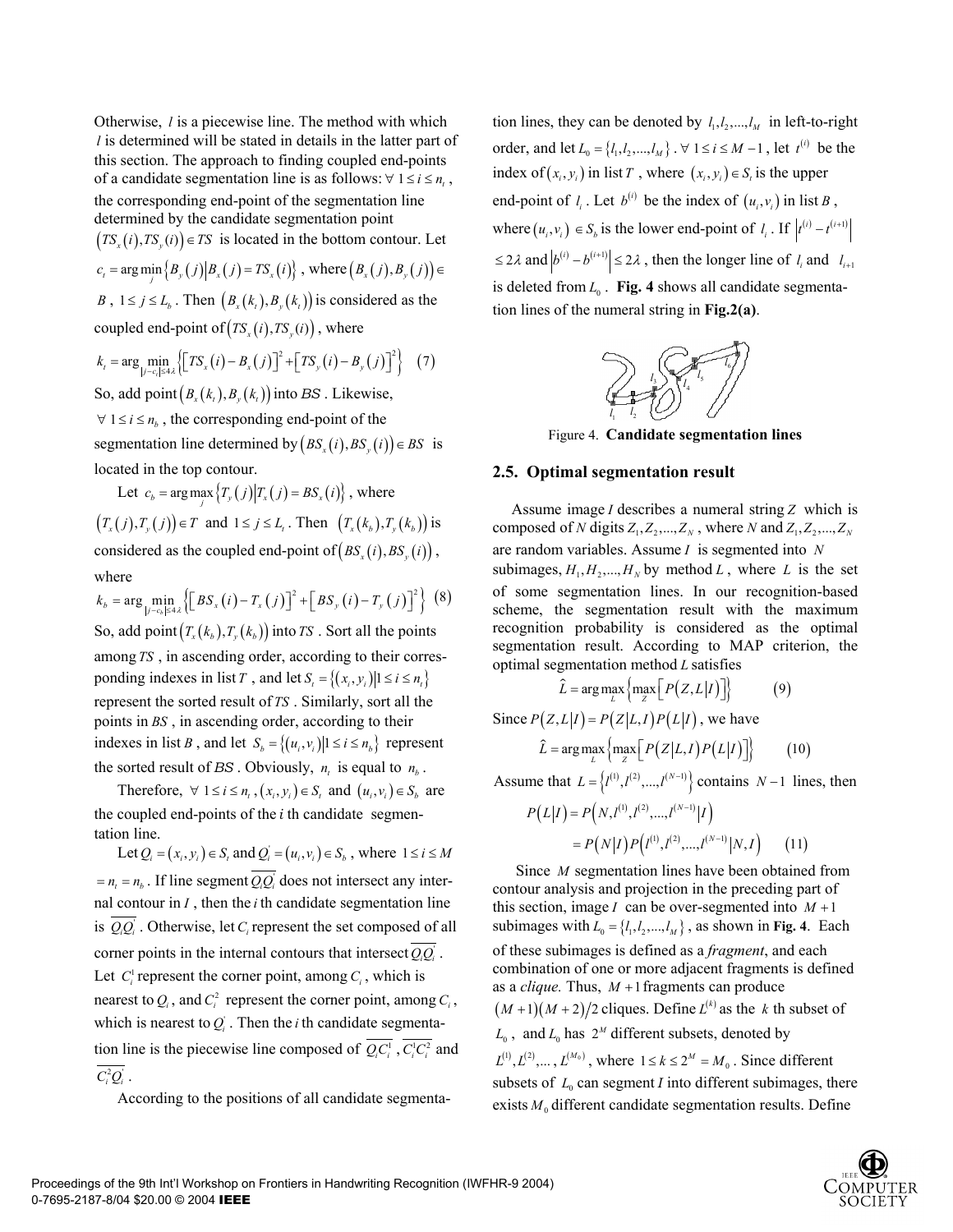$I_k$  as the *k* th segmentation result of *I* by  $L^{(k)}$  and  $I_k$  is composed of  $n_k$  cliques,  $E_1, E_2, ..., E_n$ , where  $1 \le n_k \le M + 1$ . According to (10) , the optimal segmentation is

$$
\hat{L} = \arg \max_{L} \left\{ \max_{Z} \left[ P(Z|L, I) P(L|I) \right] \right\}
$$
\n
$$
= \arg \max_{L^{(k)} \in \mathcal{S}^{\mathcal{A}}} \left\{ \max_{Z} \left[ P(Z|L=L^{(k)}, I) P(L=L^{(K)}|I) \right] \right\} \tag{12}
$$

where  $SA = \{L^{(1)}, L^{(2)}, ..., L^{(M_0)}\}$  and  $1 \le k \le M_0$ . Given image *I* and segmentation method  $L$ ,  $H_1, H_2, ..., H_N$  are *N* isolated

cliques resulting from segmentation. Thus, they are all independent random variables when given *I* and *L* . Then,

$$
P(Z|L = L^{(k)}, I) = P(Z_1, ..., Z_N | H_1 = E_1, ..., H_N = E_N, N = n_k)
$$
  
= 
$$
\prod_{i=1}^{n_k} P(Z_i | H_i = E_i)
$$
 (13)

With  $(1)$ , expression  $(13)$  can be written as

$$
P(Z|L = L^{(k)}, I) \simeq \prod_{i=1}^{n_k} U(E_i, Z_i) \quad (14)
$$

In (11),  $P(N|I)$  is the probability of existing *N* digits in string *Z* when image *I* is given, and

 $P(I^{(1)}, I^{(2)}, \ldots, I^{(N-1)} | N, I)$  is the co-occurrence probability of segmentation lines  $l^{(1)}, l^{(2)}, \ldots, l^{(N-1)}$  when *I* and *N* are given. In essence,  $P(l^{(1)}, l^{(2)}, \ldots, l^{(N-1)} | N, I)$  depicts the probability of each writing style produced by the corresponding segmentation method, where the writing style means the position and size properties of each numeral pattern in image *I* . In this paper, fuzzy membership functions are incorporated to estimate  $P(N|I)$  and  $P(I^{(1)}, I^{(2)}, ..., I^{(N-1)}|N, I)$ . If the width to height ratio of a handwritten digit is 1, the

most likely number of digits in image *I* is  $\frac{w}{h}$ . Thus,

 $P(N|I)$  can be approximated by

$$
P(N = nk | I) \simeq e^{-\beta_1 \left| n_k - \frac{w}{h} \right|} \qquad (15)
$$

Let  $h_i$  and  $w_i$  denote the height and width of  $E_i$  respectively, and  $g_i$  denote the vertical coordinate of the center of  $E_i$ . Usually, in the normalized image  $I$ ,  $g_i$  is most likely near the middle of *I*, and  $h_i$  is most likely equal to  $h$ , and  $w_i$  is

most likely equal to 
$$
\frac{w}{n_k}
$$
. For simplification,  
\n
$$
P(l^{(1)}, l^{(2)}, ..., l^{(N-1)}|N, I)
$$
\nis approximately computed as  
\n
$$
P(l^{(1)}, l^{(2)}, ..., l^{(N-1)}|N, I)
$$
\n
$$
\approx \prod_{i=1}^{n_k} e^{-\beta_2 |h_i - h| - \beta_3 \left| w_i - \frac{w}{n_k} \right| - \beta_4 \left( g_i - \frac{h}{2} \right)^2}
$$
\n(16)

With  $(14)$ ,  $(15)$  and  $(16)$ , expression  $(12)$  can be expended as

$$
\hat{L} = \arg \max_{L^{(4)} \in S4} \left\{ \max_{Z} \left[ e^{-\beta_1 \left| n_i - \frac{1}{h_i} \right|} \prod_{i=1}^{n_i} U(E_i, Z_i) e^{-\beta_2 |h_i - h| - \beta_3 \left| w_i - \frac{1}{n_i} \right| - \beta_4 \left( g_i - \frac{h}{2} \right)^2} \right] \right\}
$$
\n
$$
= \arg \max_{L^{(4)} \in S4} \left\{ e^{-\beta_1 \left| n_i - \frac{1}{h_i} \right|} \prod_{j=1}^{n_i} e^{-\beta_1 \left| h_j - \frac{h}{n_i} \right| - \beta_4 \left( g_j - \frac{h}{2} \right)^2} \prod_{i=1}^{n_i} \max[U(E_i, Z_i)] \right\}
$$
\nwhere  $Z_i \in A = \{0, 1, ..., 9\}$ ,  $1 \le k \le M_0$ . (17)

Expression (17) shows that searching for the optimal

segmentation can be implemented by three steps: firstly, recognize all cliques; secondly, find the optimal recognition result of each clique; finally, find the optimal segmentation method maximizing (17).  $\forall$  1 ≤ *i* ≤  $n_k$ ,  $\max[U(E_i, Z_i)] = 0$  means that the value of the objection function in (17) is zero. Thus, any searching path containing a clique satisfying  $\max[U(E_i, Z_i)] = 0$  can be pruned. By this strategy, the time and space complexity of our system can be decreased greatly.

# **3. Experiment results and discussion**

The samples in our experiments are all collected from NIST SD19 (including hsf $\,$  0, hsf $\,$  2, hsf $\,$  3, hsf $\,$  4, hsf $\,$  6 and hsf\_7), and **Fig. 5** shows some typical samples in our collection. In order to obtain the parameters  $\alpha$ ,  $\theta$ ,  $\beta_1$ ,  $\beta_2$ ,  $\beta_3$  and  $\beta_4$  in the above probabilistic model, 500 two-digittouching strings are used to optimize (17) . The testing results on 3359 other samples of two-digit-touching strings are listed in **Tab.1.** In this paper, the rejection rate and correct rate are defined as follows:

rejection rate = 
$$
\frac{\text{\# of rejected images}}{\text{\# of all test images}} \times 100\%
$$
  
correct rate =  $\frac{\text{\# of correctly segmented images}}{\text{\# of accepted images}} \times 100\%$ 

The data in **Tab.1** shows that our scheme has achieved better performance than others in segmenting two-digittouching strings. In addition, we also collect 525 samples of three-digit-touching strings, and the accuracy of segmenting has reached 93.33%. Although the accuracy of Oliveira et al [12]'s approach on 2385 three-digit strings from NIST SD19 has reached 95.38%, yet not all of the three digits in each of their three-digit samples are touched together. In contrast with their samples, the three digits in each string of our three-digit-touching samples are touched together. Thus, our collection of samples is more difficult for segmentation. If the conditional probability  $P(L|I)$  is not considered, the correct rate of segmenting two-digit strings is 96.99% and that of threedigit strings is 91.05%. Therefore, the proposed probabilistic model gives obvious improvement in segmentation